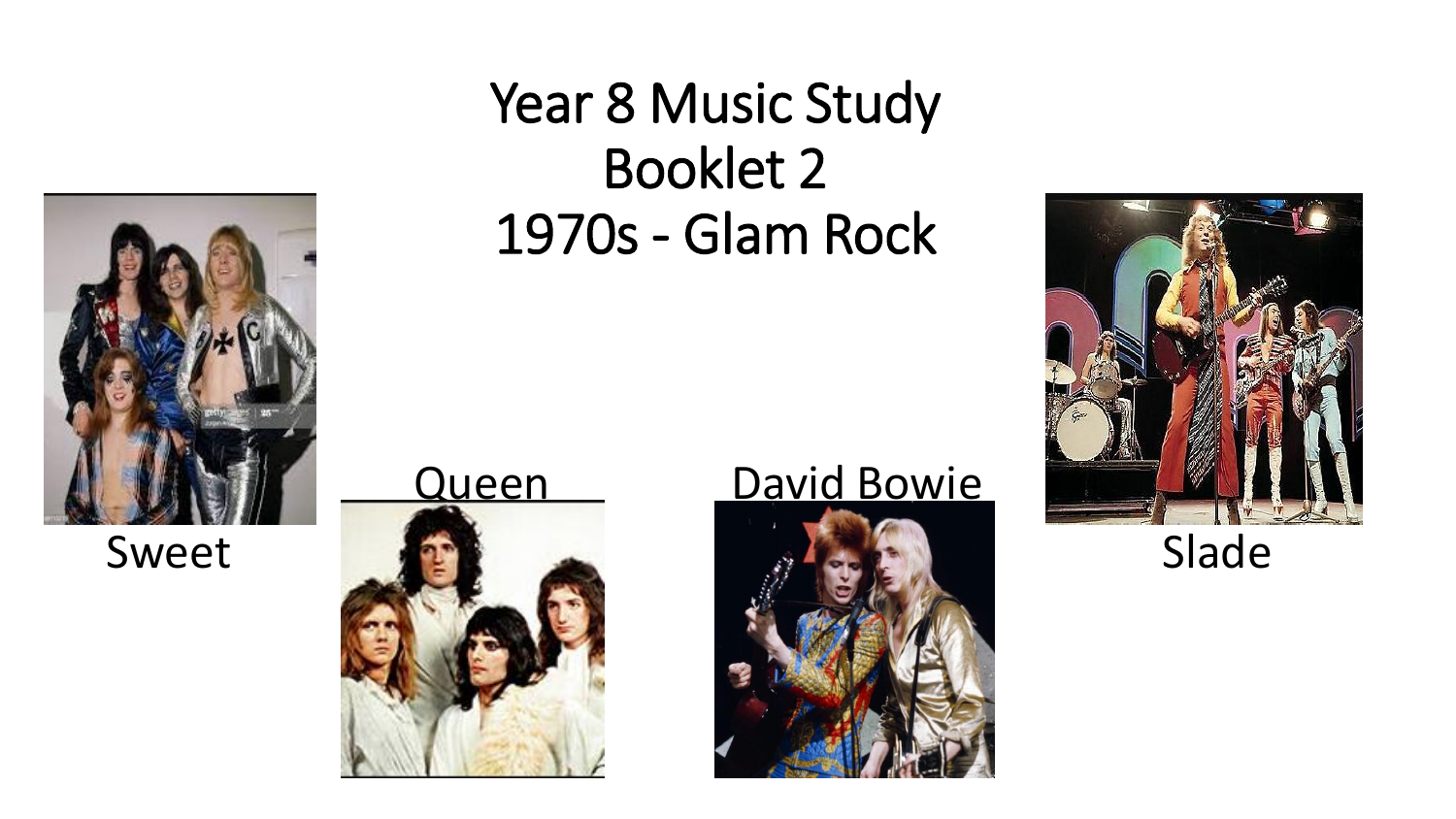## Hi Year 8s – I hope you are all well and working hard!

As part of our year 8 music curriculum, we usually look at songwriters, singers & bands, and the development of pop music.

This booklet focuses on 'Glam Rock' bands of the early 1970s. Please use the booklet as a guide to your research and feel free to focus more on specific artists, if you wish.

Using the You Tube Links. If the links do not work, you should be able to type in the name of the track and the band and find examples.

When submitting work/ answers, it is fine just to type a list on word.

I hope you will find the information interesting and entertaining.

Enjoy!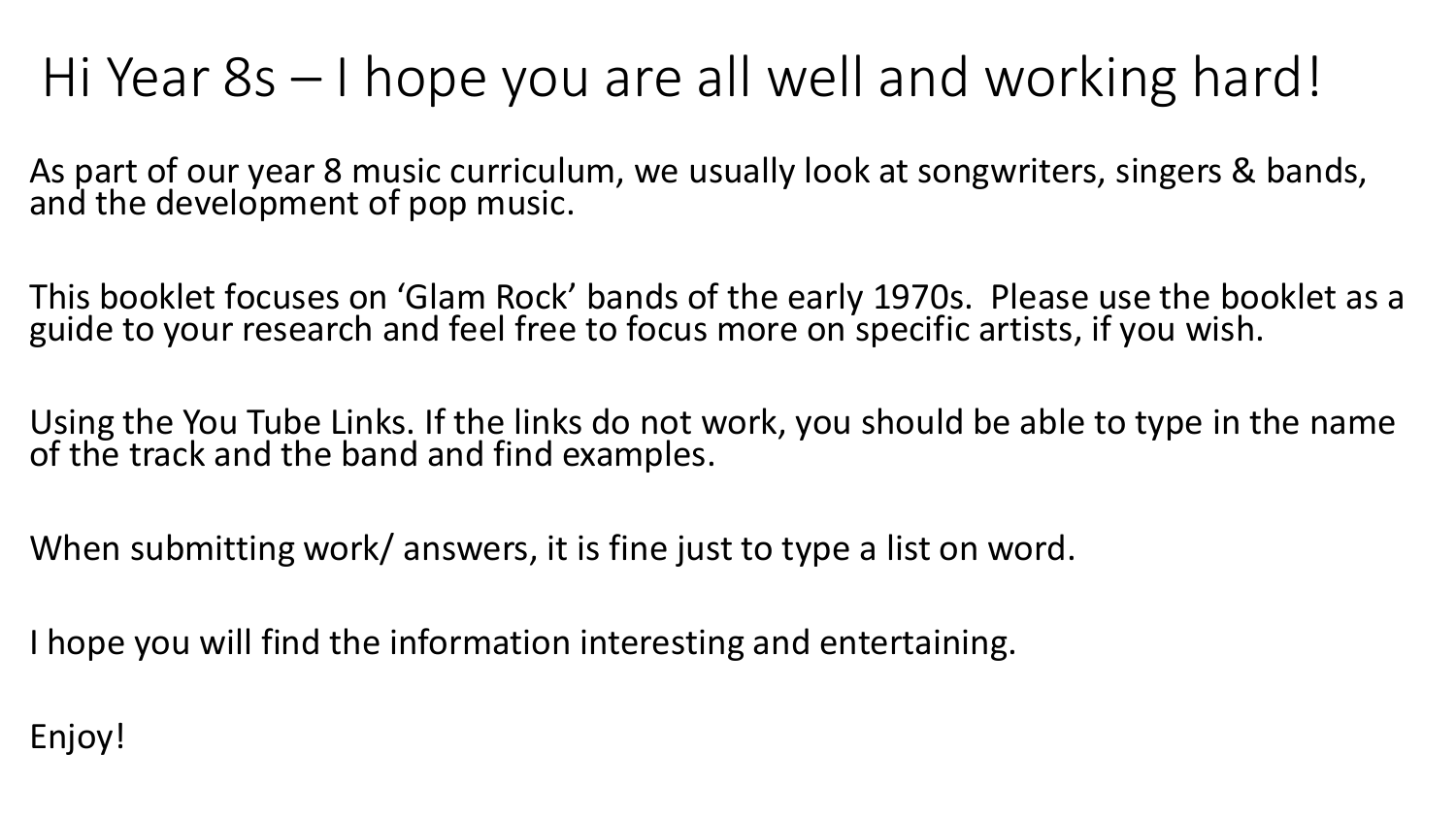David Bowie (Ziggy Stardust & Aladdin Sane) Born David Robert Jones in 1947, David Bowie became one of the most influential singer songwriters / performers of the 20<sup>th</sup> Century.

He had his first chart hit in 1969 with Space Oddity. In 1972 Bowie reemerged during the Glam Rock era in pop music as one of his alteregos, *Ziggy Stardust* with his band *The Spiders from Mars*.

Listen to these great tracks: *Starman* **1972**

[https://www.youtube.com/watch?v=sI66hcu9fIs](about:blank)

*Life on Mars* **1971**

[https://www.youtube.com/watch?v=AZKcl4-tcuo](about:blank)

**The Jean Genie 1972**

[https://www.youtube.com/watch?v=yEmGQYCuc6M](about:blank)

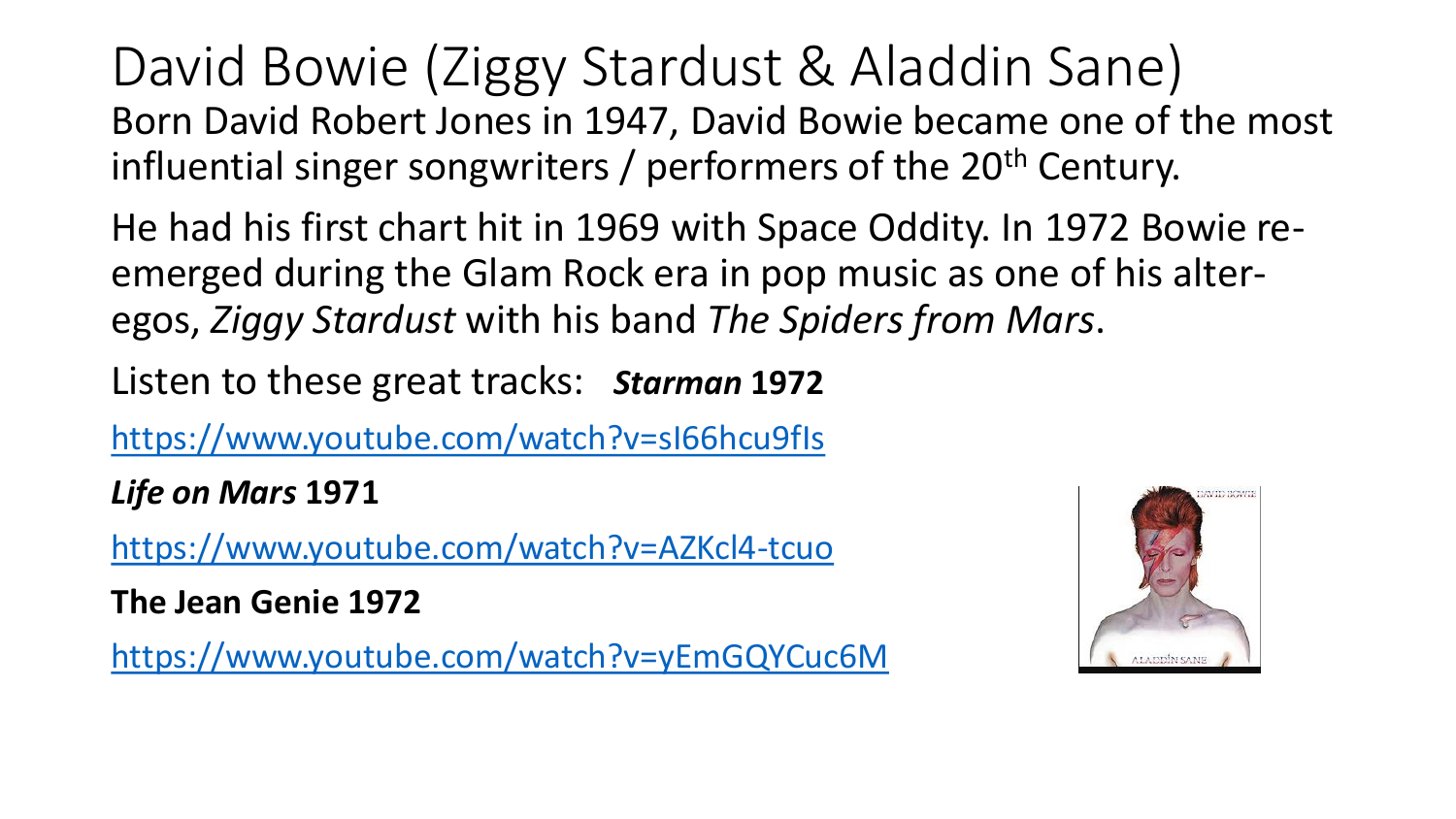# *(The) Sweet & Slade*

Two of the most successful Glam Rock bands of the early 1970s were (The) Sweet & Slade. Their music was quite rocky and raw but was lighter than the heavy rock bands like Led Zeppelin, Deep Purple & Black Sabbath.

Listen to *Blockbuster* by Sweet – Notice the Glam Rock influence in their performance.

[https://www.youtube.com/watch?v=Y64211sjSko](about:blank)

*Wig Wham Bam* was a great hit across Europe during 1972

[https://www.youtube.com/watch?v=ZyBFxjmJPqk](about:blank)

Listen to *Goodbye T'Jane* by Slade -

[https://www.youtube.com/watch?v=GddY7Jj63tw](about:blank)

and *Come on Feel the Noize*

[https://www.youtube.com/watch?v=Qu\\_ozjAu\\_vM](about:blank) *continued…*



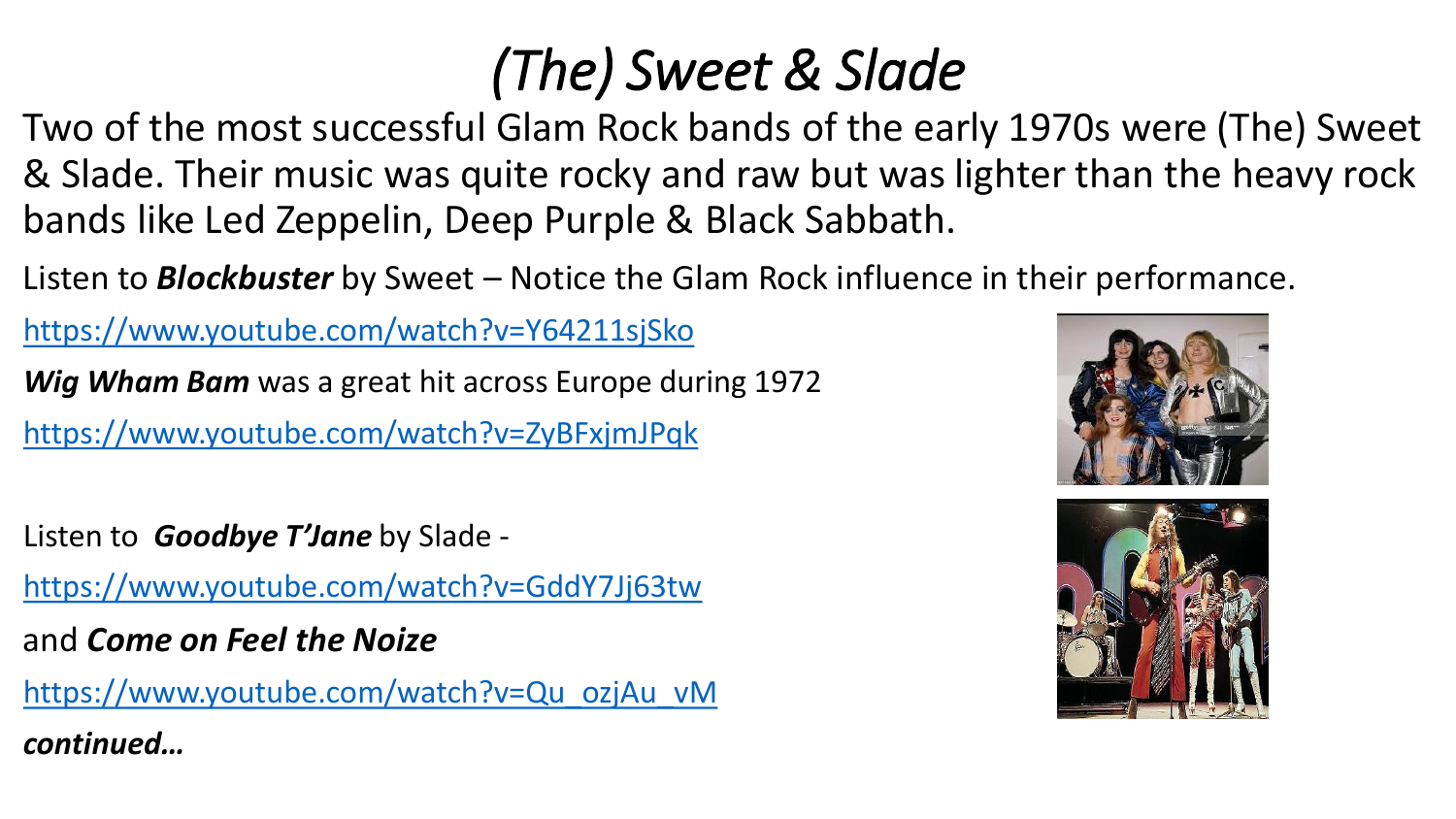#### *Queen*

Queen are not usually thought of as a Glam Rock band. Their early music was influenced by Heavy Rock & Heavy Metal. However, it is clear to see the influences that Glam Rock had on their style on stage. As their music became a softer, they developed as one of the most popular Pop-Rock bands worldwide.

Their single *Bohemian Rhapsody*, which stayed at number one in the UK for 9 weeks in 1975. It is almost 6 minutes long and was the longest single to make number one.

Listen to *Bohemian Rhapsody* and some other quality Queen hits:

[https://www.youtube.com/watch?v=wBqMbefDgys](about:blank)

*We Will Rock You (a great example of RAP)*

[https://www.youtube.com/watch?v=-tJYN-eG1zk](about:blank)

*We are the Champions*

[https://www.youtube.com/watch?v=04854XqcfCY](about:blank)

*Another One Bites the Dust*

[https://www.youtube.com/watch?v=rY0WxgSXdEE](about:blank)